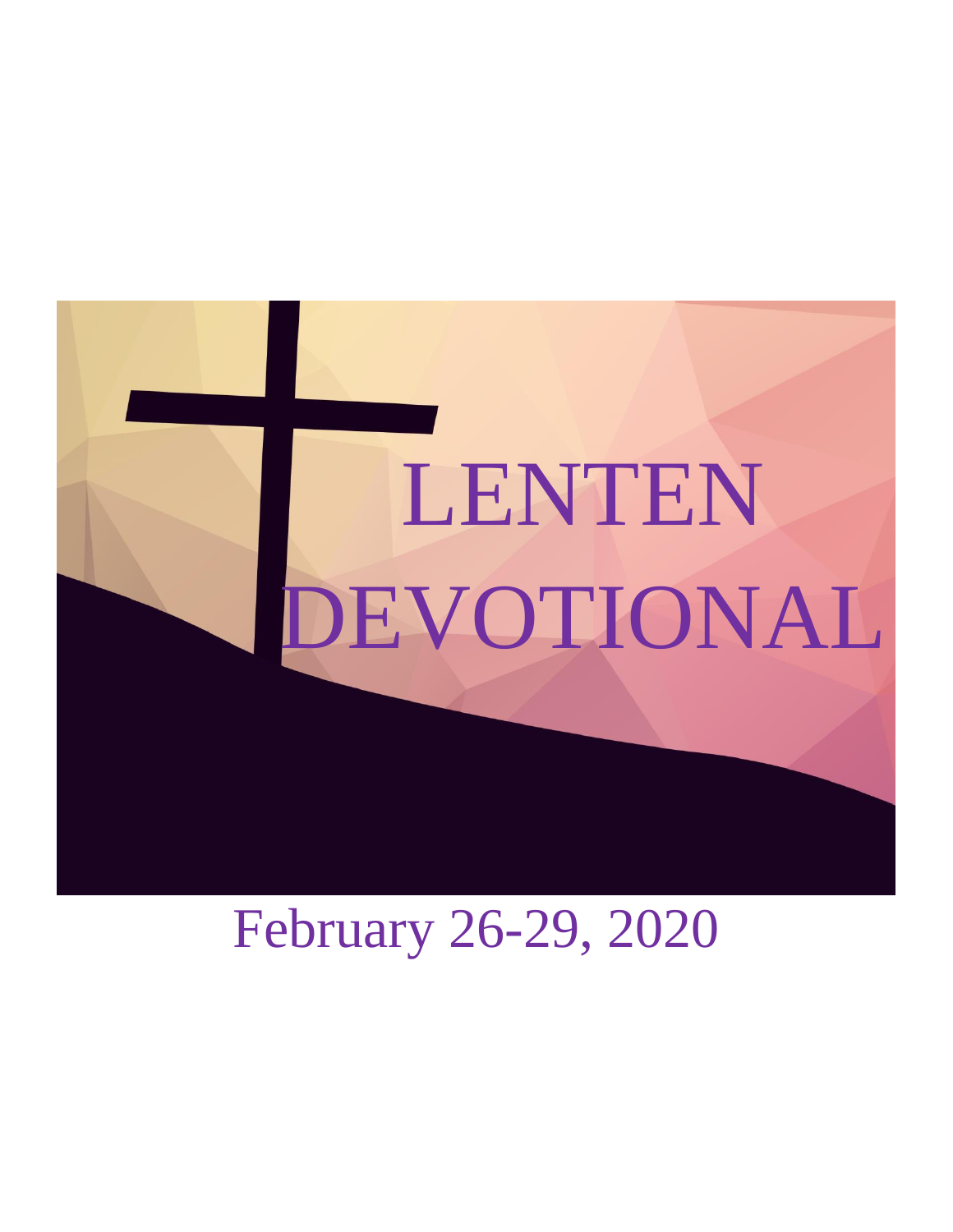# **Wednesday, February 26**

### **Scripture: Joel 2:1-2, 12-17 (NRSV)**

 **Blow the trumpet in Zion; sound the alarm on my holy mountain! Let all the inhabitants of the land tremble for the day of the Lord is coming, it is near – a day of darkness and gloom, a day of clouds and thick darkness! Like blackness spread upon the mountains a great and powerful army comes; their like has never been from of old, nor will be again after them in ages to come.**

 **Yet even now, says the Lord, return to me with all your heart, with fasting, with weeping, and with mourning; rend your hearts and not your clothing. Return to the Lord, your God, for he is gracious and merciful, slow to anger, and abounding in steadfast love, and relents from punishing. Who knows whether he will not turn and relent, and leave a blessing behind him, a grain offering and a drink offering for the Lord, your God? Blow the trumpet in Zion; sanctify a fast; call a solemn assembly; gather the people. Sanctify the congregation; assemble the aged; gather the children, even the infants at the breast. Let the bridegroom leave his room, and the bride her canopy. Between the vestibule and the altar, let the priests, the ministers of the Lord, weep. Let them say,** *Spare your people, O Lord, and do not make your heritage a mockery, a byword among the nations.* **Why should it be said among the peoples,**  *Where is their God?*

### **Devotional:**

 In Chapter 2 of Joel, the prophet says, *Blow the trumpet in Zion; sound the alarm on my holy mountain,* thus warning of a coming catastrophe brought on by the unfaithfulness of God's people in Judah about 350 B.C. The apocalyptic language is frightening in the verses that follow, but not without hope. In verse 13, Joel urges to *return to the Lord, your God, for he is gracious and merciful. Slow to anger, and abounding in steadfast love, and relents from punishing.* 

 As we begin Lent, Joel's call to repentance is a familiar call form Old Testament prophets, and one that is still needed today. Repentance requires self-examination with questions like:

> *Am I representing Christ well? Am I living the way I claim to believe? Do I really practice my faith every day in every way?*

Honest answers to these questions can lead to spiritual growth and mark our preparation during the Lenten season. May we begin our journey to the cross with confession and repentance so that our steps may be lighter, our minds open to the Spirit's leading, and with our eyes set on the glorious resurrection.

## **Prayer:**

 Gracious God, as we begin looking toward the cross and the empty tomb, forgive us when we get so caught up in our everyday activities that we forget *whose we are.* Guide our living so we may always be instruments of your love wherever we are. May we be especially open to the Holy Spirit during this season and throughout the year. Thank you for the love and sacrifice you made for us through Jesus Christ and it is in his name we pray. Amen.

### **Submitted by: Skeet Ayscue**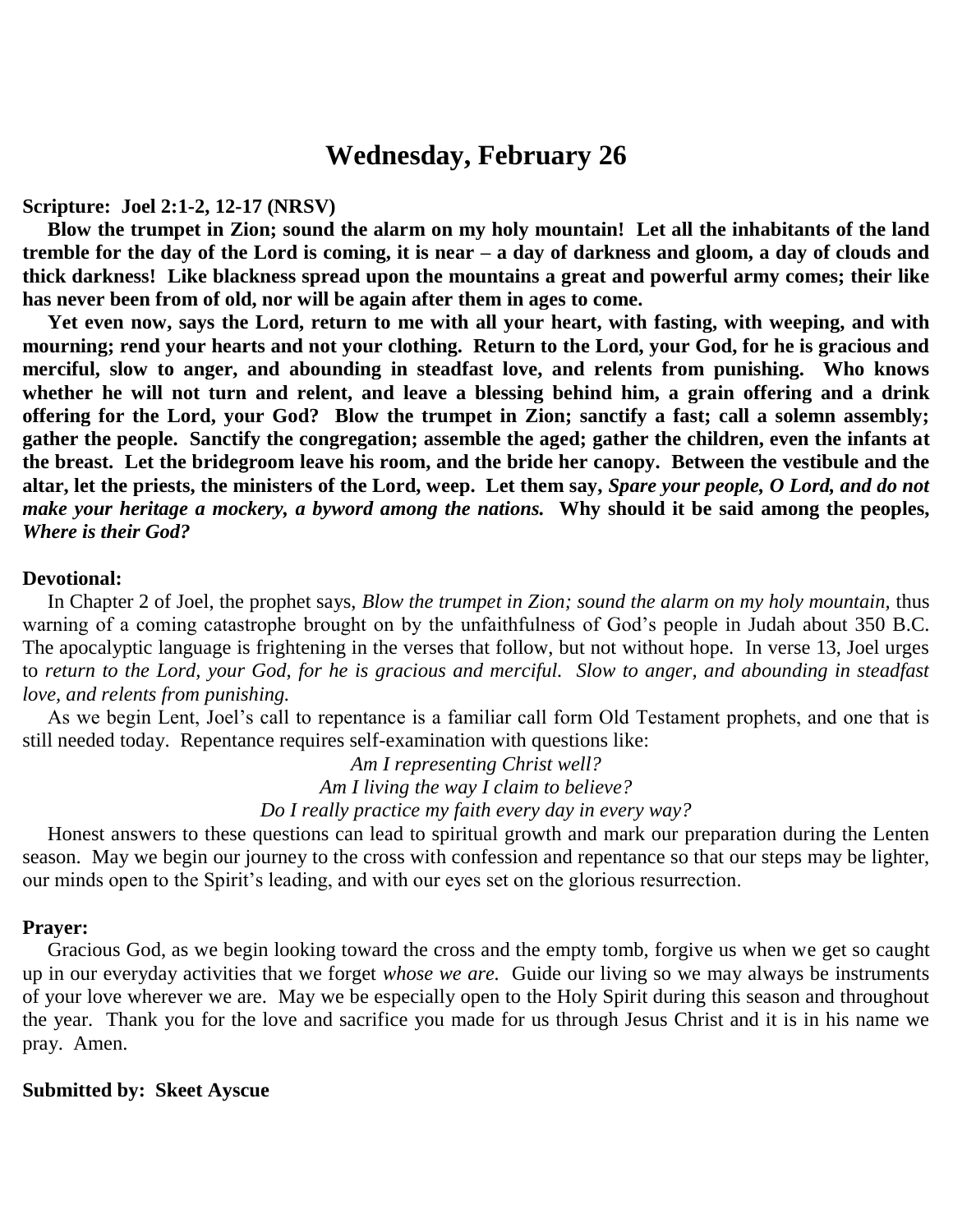# **Thursday, February 27**

### **Scripture: Isaiah 58:1-2 (NRSV)**

**Shout out, do not hold back! Lift up your voice like a trumpet! Announce to my people their rebellion, to the house of Jacob their sins. Yet day after day they seek me and delight to know my ways, as if they were a nation that practiced righteousness and did not forsake the ordinance of their God; they ask of me righteous judgments, they delight to draw near to God.** *Why do we fast, but you do not see? Why humble ourselves, but you do not notice?* **Look, you serve your own interest on your fast day, and oppress all your workers. Look, you fast only to quarrel and to fight and to strike with a wicked fist. Such fasting as you do today will not make your voice heard on high. Is such the fast that I choose, a day to humble oneself? Is it to bow down the head like a bulrush, and to lie in sackcloth and ashes? Will you call this a fast, a day acceptable to the Lord? Is not this the fast that I choose: to loose the bonds of injustice, to undo the thongs of the yoke, to let the oppressed go free, and to break every yoke? Is it not to share your bread with the hungry, and bring the homeless poor into your house; when you see the naked, to cover them, and not to hide yourself from your own kin? Then your light shall break forth like the dawn, and your healing shall spring up quickly; your vindicator shall go before you, the glory of the Lord shall be your rear guard. Then you shall call, and the Lord will answer; you shall cry for help, and he will say, Here I am. If you remove the yoke from among you, the pointing of the finger, the speaking of evil, if you offer your food to the hungry and satisfy the needs of the afflicted, then your light shall rise in the darkness and your gloom be like the noonday. The Lord will guide you continually, and satisfy your needs in parched places, and make your bones strong; and you shall be like a watered garden, like a spring of water, whose waters never fail. Your ancient ruins shall be rebuilt; you shall raise up the foundations of many generations; you shall be called the repairer of the breach, the restorer of streets to live in.**

### **Devotional:**

When many of us think of Lent, we think of giving up something during that forty-day period that we think may make us better people or better Christians. We give up soft drinks, candy, chocolate, cigarettes, alcohol, or other pleasures only to return to them at the end of Lent. What have we really accomplished? The writer of Isaiah indicates that we have accomplished nothing. *Look, you fast only to quarrel and to fight and to strike with a wicked fist. Such fasting as you do today will not make your voice heard on high.*

 Instead, we should look inward spiritually and explore our prayer life, read the scriptures, and perhaps develop plans of action such as volunteer work, possibly at SCCM, Homes of Hope, Habitat for Humanity, the Community Inn, or the hospital. We should look at ways to spread the love of God and the teachings of Jesus. Is not this the fast that I choose: to loose the bonds of injustice, to undo the thongs of the yoke, to let the *oppressed go free, and to break every yoke?* Further, the writer says, *Is it not to share your bread with the hungry, and bring the homeless poor into your house; when you see the naked, to cover them, and not to hide yourself from your own kin? . . . If you offer your food to the hungry and satisfy the needs of the afflicted, then your light shall rise in the darkness and your gloom be like the noonday.* It seems that the writer is saying that we need to remove material things that do not allow our souls to shine, and to carry our lamps of hope and love to those less fortunate than we are.

(continued next page)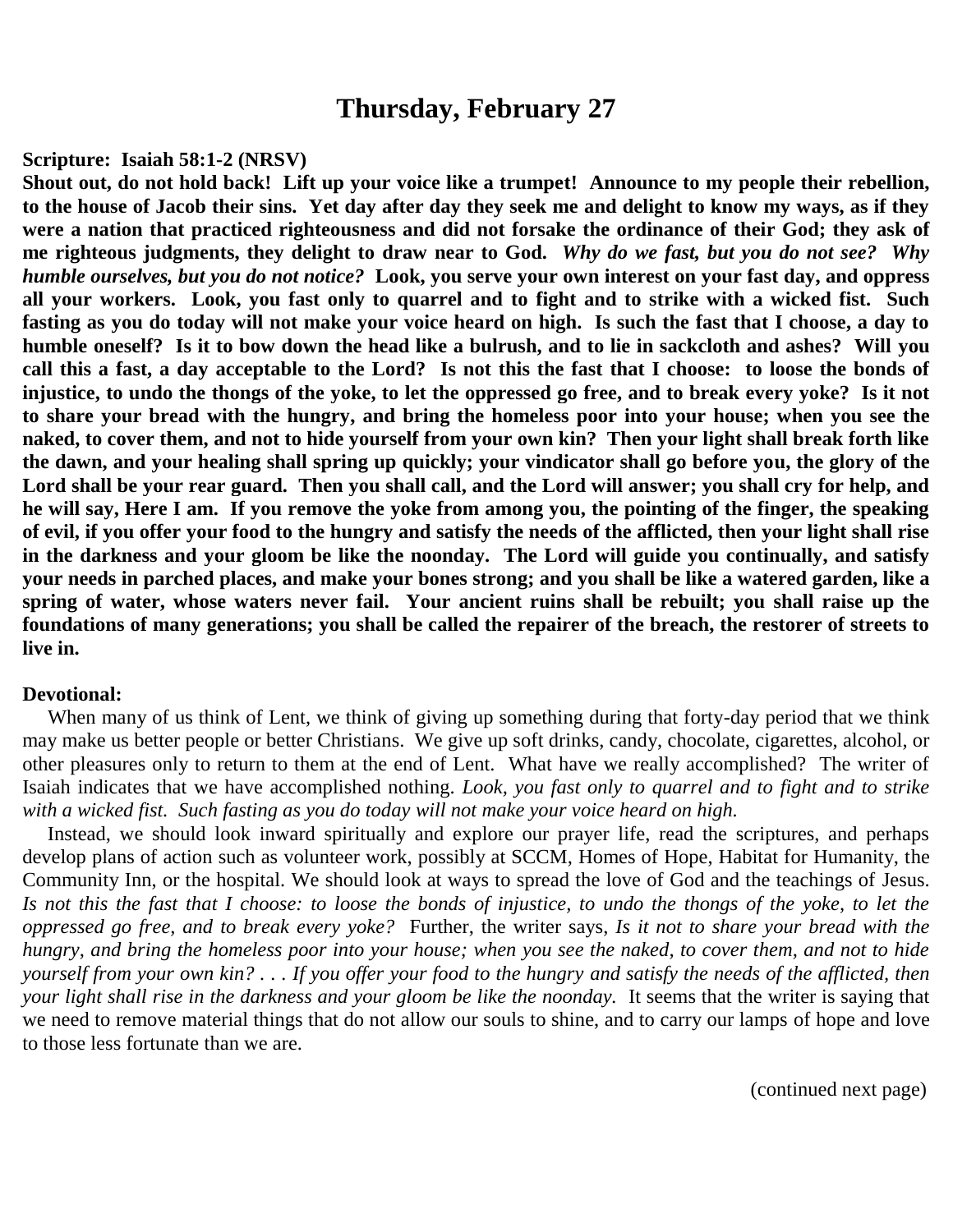The season of Lent should be a time of sacrifice, but it should also be a time of spiritual reflection that results in action. Give up chocolate, but plan to volunteer at the Community Table. Give up soft drinks, but assist with the Community Food Pantry. Give up time in front of your device screens, but plan to help mentor or tutor at Central Elementary School. Volunteer for scouting. Offer to help with a church activity.

 Certainly feel free to give up your favorite vice, but in its place, add a time of service to your community for God.

### **Prayer:**

 Create in me a clean heart, oh God. And renew a right spirit within me. Allow me to reflect your love and redemption as I seek to do your will inwardly, and to provide love and action to our community outwardly. Amen.

# **Submitted by: Nathan Sanges**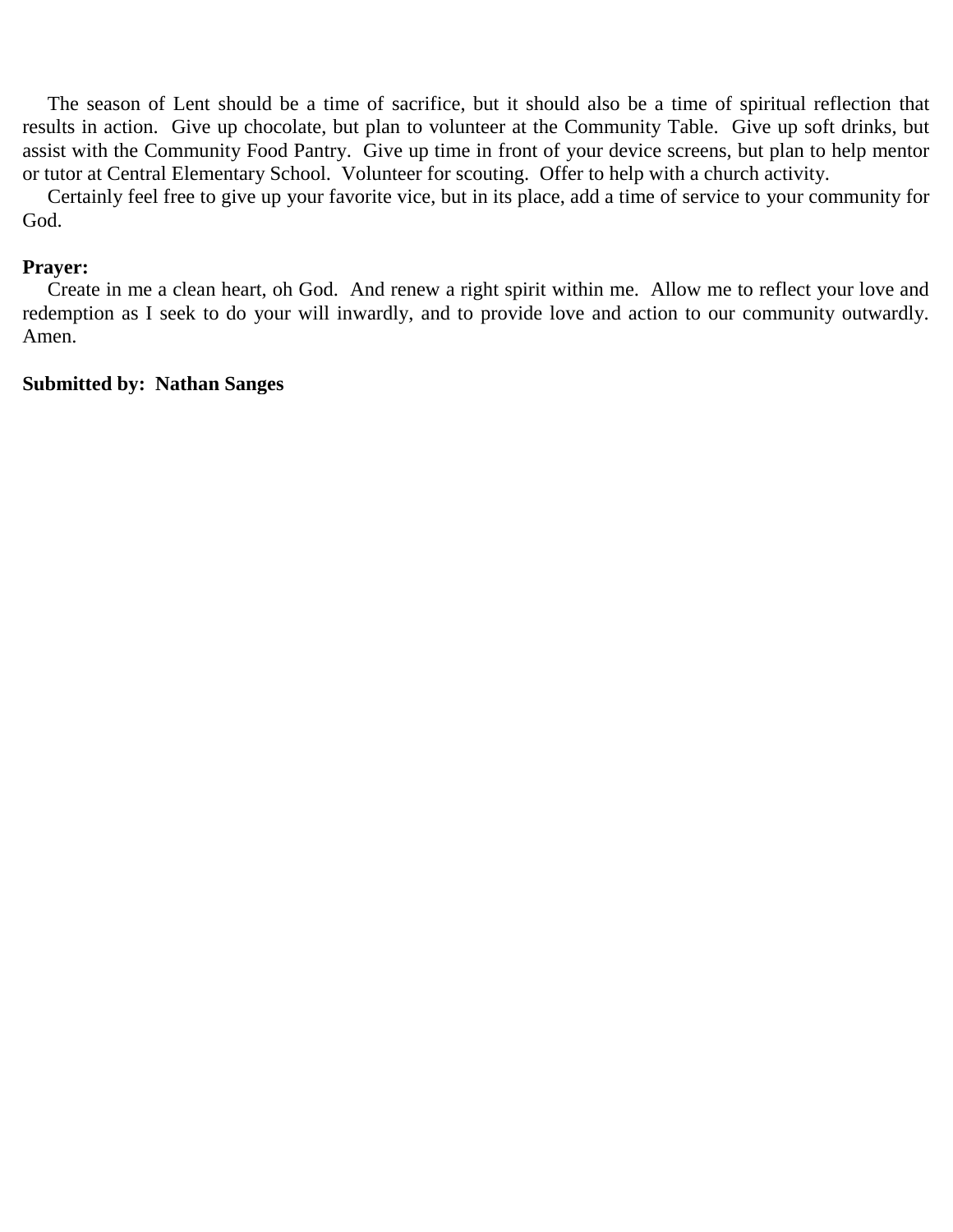# **Friday, February 28**

### **Scripture: II Corinthians 5:20b-6:10 (ERV)**

 **So we have been sent to speak for Christ. It is like God is calling to people through us. We speak for Christ when we beg you to be at peace with God. Christ had no sin, but God make him become sin so that in Christ, we could be right with God.**

 **We are workers together with God. So we beg you: Don't let the grace that you received from God be for nothing. God says,**

*I heard you at the right time, and I gave you help on the day of salvation.* **I tell you that the** *right time* **is now. The** *day of salvation* **is now.**

 **We don't want people to find anything wrong with our work. So we do nothing that will be a problem to others. But in every way we show that we are servants of God. We never give up, even though we face troubles, difficulties, and problems of every kind. We are beaten and thrown into prison. People get upset at us and fight against us. We work hard, and sometimes we get no sleep or food. We show that we are God's servants by our pure lives, by our understanding, by our patience, and by our kindness.**  We show it by the Holy Spirit, by genuine love, by speaking truth, and by depending on God's power. **This right way of living has prepared us to defend ourselves against every kind of attack. Some people honor us, but others shame us. Some people say good things about us, but others say bad things. Some people say we are liars, but we speak truth. To some people we are not known, but we are well known. We seem to be dying, but look! We continue to live. We are punished, but we are not killed. We have much sadness, but we are always rejoicing. We are poor, but we are making many people rich in faith. We have nothing, but really we have everything.**

### **Devotional:**

 We have all overheard a cell phone conversation in the grocery store, a restaurant, or at work. Most of the time, even though you can only hear one side of the phone discussion, you can usually tell by the tone of their voice and word choice, how the person you are hearing feels about the conversation. Reading II Corinthians 2 felt like that to me. We do not know every detail of what was going on at the church in Corinth in 55 A.D., but in his letter to the church there, Paul seems to be pleading with the Corinthians to recognize his authority as an apostle and imploring them to turn away from false teachers and turn to God – now! Paul lays out his feelings of joy and sorrow, hope and frustration to the believers there. Though written centuries ago, Paul's letter reminds us of our own journeys as Christians in the twenty-first century. With so much noise, distraction, and general *busyness* in our day-to-day lives, it is easy to lose sight of our purpose and calling to be reconciled with Christ. But, when we recognize God's ambassadors (sometimes in the form of unlikely messengers), and we work to be Christ's ambassadors in our broken world, we find our salvation.

### **Prayer:**

Great God, help us to recognize your unlikely apostles in our modern world and work within our hearts to be the unexpected ambassadors of your word to your people. Amen.

### **Submitted by: Jane Booone**